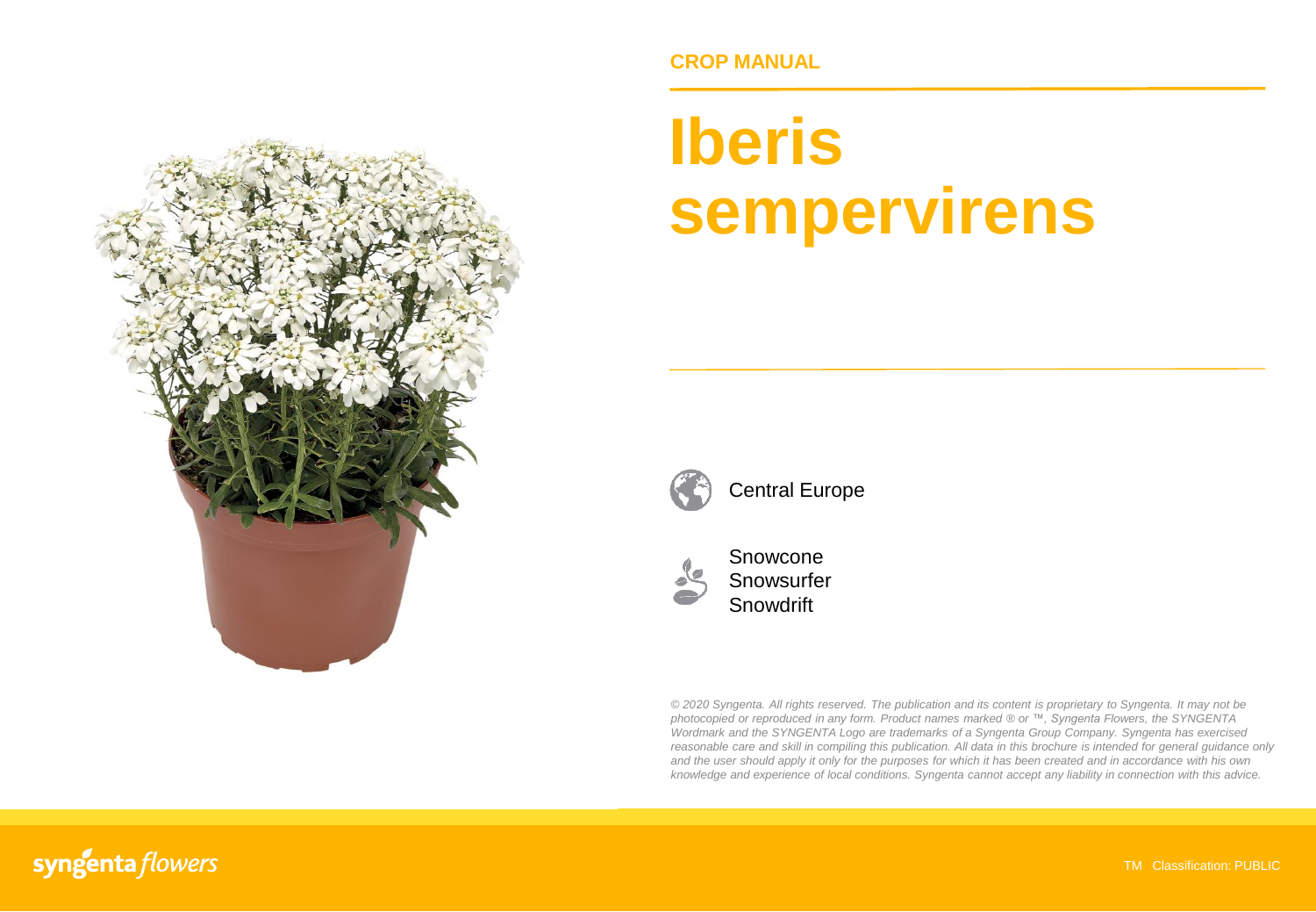## Finished Plant **Iberis**

| <b>Series</b> | <b>Type</b> | Leaf colour | Pot size     | <b>Plants/pot</b> | <b>Potting week</b> | <b>Flowering weeks</b><br>N<br>in |
|---------------|-------------|-------------|--------------|-------------------|---------------------|-----------------------------------|
| Snowcone      | cutting     | dark green  | $11 - 17$ cm |                   | 25-33               | S<br>January-Febuary              |
| Snowsurfer    | cutting     | green       | $11 - 17$ cm |                   | 25-33               | Febuary-March                     |
| Snowdrift     | cutting     | green       | $11 - 17$ cm |                   | 25-33               | March                             |

#### **Remarks**

New "Snowdrift" is our latest Iberis, If this case a big advantage for sales in March!

| <b>Calendar Week</b>          |   | 25 27 29 31 33 35 37 39 51 1 3 5 7 9 11 13 15 17 19 21 |          |          |                       |  |  |    |    |    |            |    |    |    |  |  |         |  |
|-------------------------------|---|--------------------------------------------------------|----------|----------|-----------------------|--|--|----|----|----|------------|----|----|----|--|--|---------|--|
| Snowcone 12-13 cm             | P |                                                        | $\times$ |          | $\infty$              |  |  | F. | F  | F  |            |    |    |    |  |  | Inside  |  |
| Snowcone 12-13 cm             |   | P                                                      |          | $\infty$ |                       |  |  | F  | F  | F  |            |    |    |    |  |  | Outside |  |
| Snowcone 10,5-11 cm           |   |                                                        | P        |          | $\boldsymbol{\times}$ |  |  | F  | F  | F  |            |    |    |    |  |  |         |  |
| Snowcone Forte 12-13 cm       |   |                                                        | P        |          |                       |  |  | F  | F  | F  |            |    |    |    |  |  |         |  |
| Snowcone Forte 12-13 cm       |   |                                                        |          | P        |                       |  |  | F. | F  | F  |            |    |    |    |  |  |         |  |
| Snowcone Forte 12-13 cm       |   |                                                        |          |          | P                     |  |  | F. | F  | -F |            |    |    |    |  |  |         |  |
| Snowsurfer Forte 12-13 cm     |   |                                                        | P        |          |                       |  |  |    | F  | F  | F          |    |    |    |  |  |         |  |
| Snowsurfer Forte 12-13 cm     |   |                                                        |          | P        |                       |  |  |    | F. | F  | - F        |    |    |    |  |  |         |  |
| Snowsurfer Forte 12-13 cm     |   |                                                        |          |          | P                     |  |  |    | F. |    | <b>FIF</b> |    |    |    |  |  |         |  |
| Snowsurfer Compact 10,5-11 cm |   |                                                        | P        |          |                       |  |  |    |    |    | F.         | F  | F  |    |  |  |         |  |
| Snowsurfer Compact 10,5-11 cm |   |                                                        |          | P        |                       |  |  |    |    |    | F.         | F  | F  |    |  |  |         |  |
| Snowsurfer Compact 10,5-11 cm |   |                                                        |          |          | P                     |  |  |    |    |    | F          | F  | F  |    |  |  |         |  |
| Snowdrift 10,5-11 cm          |   |                                                        |          |          | P                     |  |  |    |    |    |            | F. | F. | -F |  |  |         |  |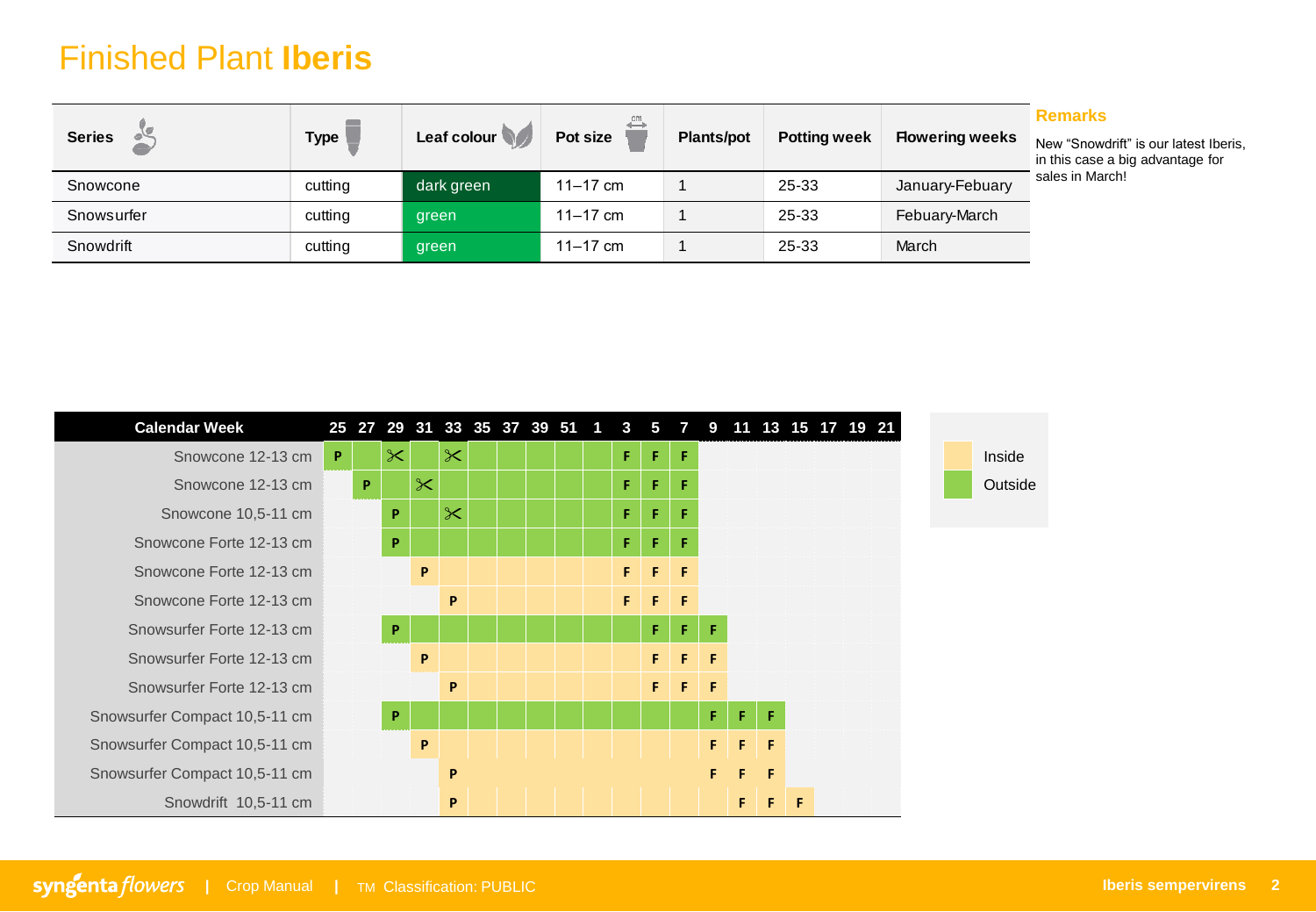## Cultivation Advice

Potting week doesn't influence flowering week, early weeks for bigger pots - late weeks for growing indoor. Snowcone "Standard" needs to be pinched 1 - 2 times for a good plant habit. All other varieties don't need a pinch, branching much better than existing varieties on the market. If grown outside cover plants to prevent losses at temperatures below minus 5° - Remove cover as soon as possible at temperature above  $0^{\circ}$ C. Use 1.5 – 2.0 kg/m<sup>3</sup> of slow release fertiliser as a base level. Be aware of Downy Mildew, preventive spraying in autumn is recommended!



**Pests**

Aphids, Thrips



**Diseases**

Downy Mildew, Powdery Mildew, Rhizctonia



**Light**

No additional light necessary!



**Irrigation**

Down't grow too wet, plants can handle dry phases



### **PGR Applications**

For the new genetics not necessary, very good branching also without PGR